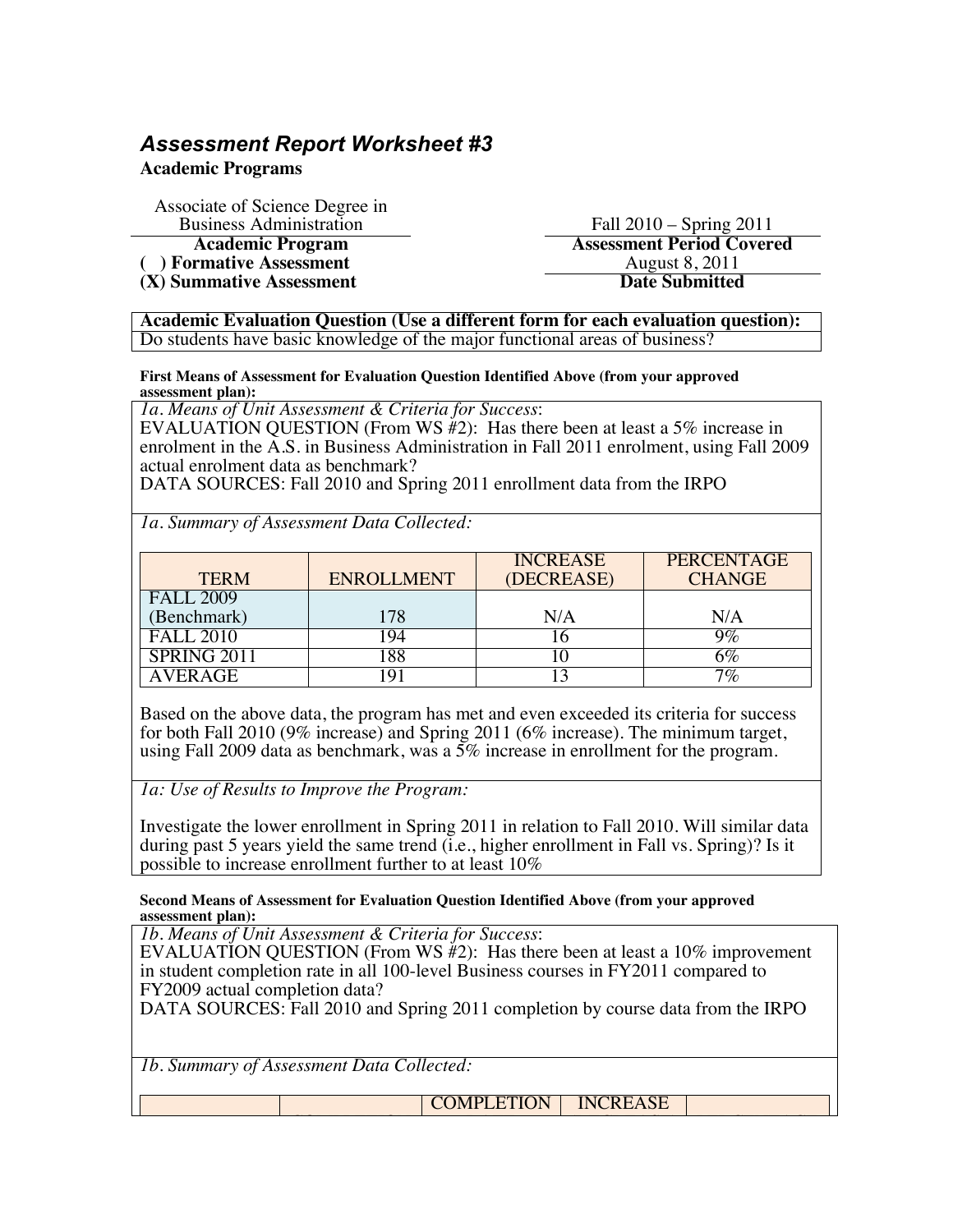|                    | RATE (ABCP) | <b>RATE</b><br>(ABCDP) | (DECREASE) | <b>CHANGE</b> |
|--------------------|-------------|------------------------|------------|---------------|
| <b>FALL 2009</b>   | Data not    |                        |            |               |
| (Benchmark)        | available   | N/A                    | N/A        | N/A           |
| <b>AC</b> 131      |             |                        |            |               |
| <b>BU 101</b>      |             |                        |            |               |
| <b>BU/MS 110</b>   |             |                        |            |               |
| <b>BU/EN 121</b>   |             |                        |            |               |
| <b>MS 150</b>      |             |                        |            |               |
| <b>AVERAGE</b>     |             |                        |            |               |
| <b>FALL 2010</b>   |             |                        |            |               |
| <b>AC</b> 131      | 42.90%      | 64.30%                 |            |               |
| <b>BU 101</b>      | 63.30%      | 71.10%                 |            |               |
| <b>BU/MS 110</b>   | 95.80%      | 100.00%                |            |               |
| <b>BU/EN 121</b>   | 84.00%      | 88.00%                 |            |               |
| <b>MS 150</b>      | 73.50%      | 81.90%                 |            |               |
| <b>AVERAGE</b>     | 71.90%      | 81.06%                 |            |               |
| <b>SPRING 2011</b> |             |                        |            |               |
| <b>AC</b> 131      | 56.00%      | 66.00%                 |            |               |
| <b>BU 101</b>      | 63.00%      | 68.50%                 |            |               |
| <b>BU/MS 110</b>   | 80.00%      | 84.00%                 |            |               |
|                    |             | 72.70%                 |            |               |
| <b>BU/EN 121</b>   | 63.60%      |                        |            |               |
| <b>MS 150</b>      | 75.30%      | 81.20%                 |            |               |
| <b>AVERAGE</b>     | 67.58%      | 74.48%                 |            |               |

Additional data: Course completion rate for college-level courses (all campuses) Fall 2010: ABCP: 73.2%; ABCDP: 83.3% Spring 2011: ABCP: 68.2%; ABCDP: 77.9%

Note: IRPO website contains data for enrollment from 2004-2009. However, data for completion rate was only from 2004-2008. It is not possible to calculate the change in completion rates in the absence of benchmark figures.

*1b: Use of Results to Improve the Program:*

Request missing data (for Fall 2009) from IRPO to complete the information and come up with meaningful analysis to help improve the program.

### **Third Means of Assessment for Evaluation Question Identified Above (from your approved assessment plan):**

*1c. Means of Unit Assessment & Criteria for Success*:

EVALUATION QUESTION (From WS #2): Has the Business Advisory Council been revived, with at least five (5) major business establishments or their representatives as regular members, and with at least four (5) organizational and consultative meetings conducted in FY 2011?

DATA SOURCES: Memorandum of Agreement or related document approved and signed by council members; minutes of meetings and official correspondence

*1c. Summary of Assessment Data Collected:*

Division Chair Joseph Felix Jr. called a division faculty meeting on March 18, 2011. The meeting was held at the division chair's office. During said meeting, one of items discussed concerned the Business Advisory Council. Associate Professor Rafael Pulmano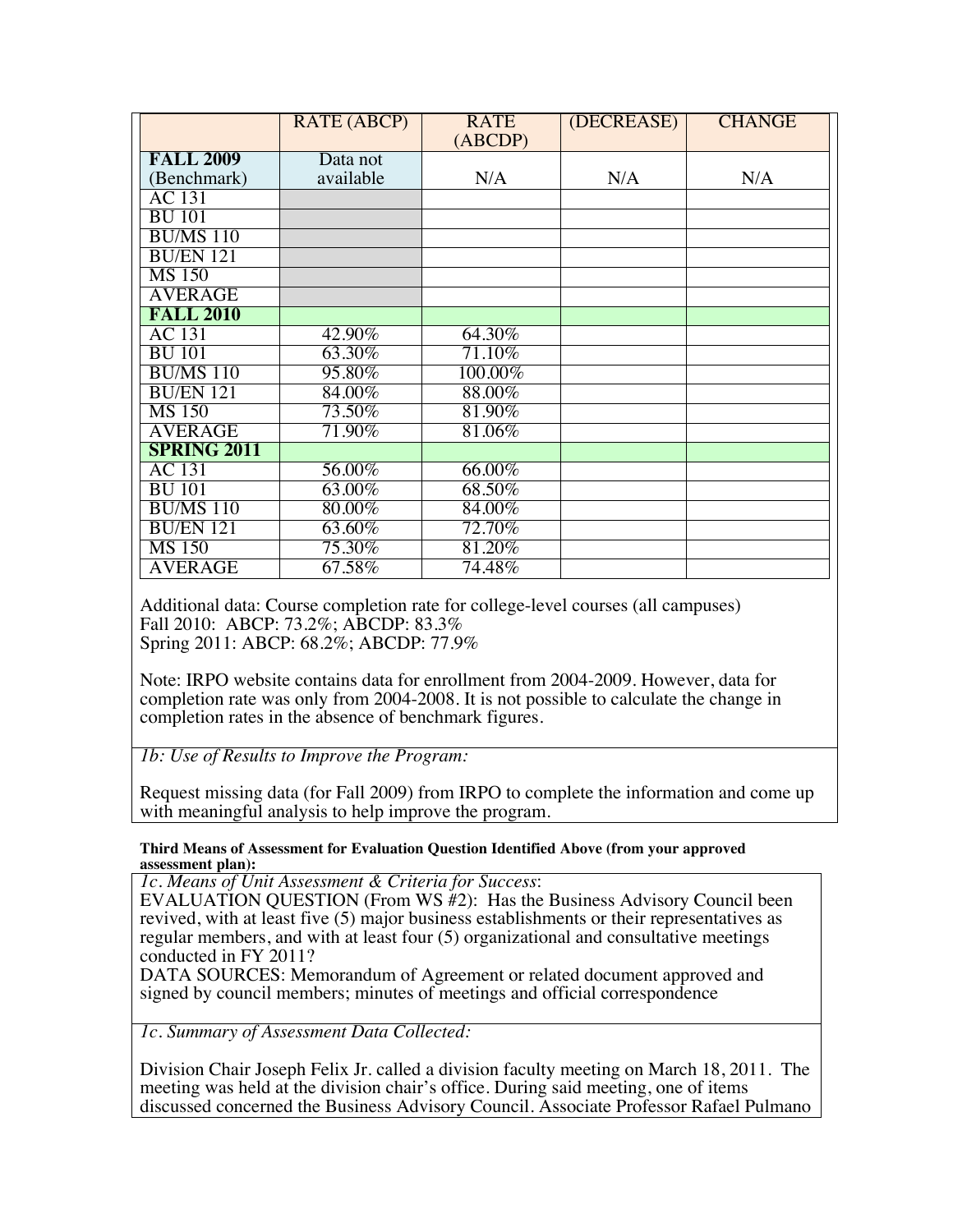presented the following draft information to serve as springboard for discussion on the matter and to solicit comments/suggestions from the group:

### THE COUNCIL

The Pohnpei Business Advisory Council (PBAC) is a non-partisan statewide organization of business owners, operators, managers and other key players in the business community in Pohnpei formed to provide private sector advice to the College of Micronesia-FSM (COM-FSM) on practical aspects of program design review and implementation in the areas of accountancy, general business, and information technology.

## **OBJECTIVES**

The association will serve to provide a forum for member-stakeholders from the business community and COM-FSM, through the Division of Business Administration, to participate in the process of ---

a) Identifying work opportunities and job market trends.

b) Conducting surveys to evaluate academic program effectiveness and responsiveness to changing community requirements.

c) Developing short-term training programs targeting non-traditional students for their continuing education and capacity building.

d) Expanding private business sector involvement in the Internship training component of the TYC Accounting program. [note: this was added as suggested during the meeting]

### MEMBERSHIP

PBAC membership consists of one representative from each member-establishment in the state of Pohnpei, FSM ...

LIST OF PROSPECTIVE MEMBER-ESTABLISHMENTS *(Not yet ready as of this writing)*

*1c: Use of Results to Improve the Program:*

The reaction from all present (chair and faculty) was positive. There was unanimous agreement to pursue the project.

Follow-up meetings must be conducted and a clear action plan needs to be developed, approved and implemented to make this proposed project a reality.

#### **Fourth Means of Assessment for Evaluation Question Identified Above (from your approved assessment plan):**

*1c. Means of Unit Assessment & Criteria for Success*:

EVALUATION QUESTION (From WS #2): Have program modification and course outline modification requests been prepared and submitted for Curriculum Committee review and approval in FY 2011 to more appropriately address specific learning outcome requirements of those majoring in Business only as opposed to those who intend to pursue TYC Accounting?

DATA SOURCES: Approved program modification and course outline modification requests

*1c. Summary of Assessment Data Collected:*